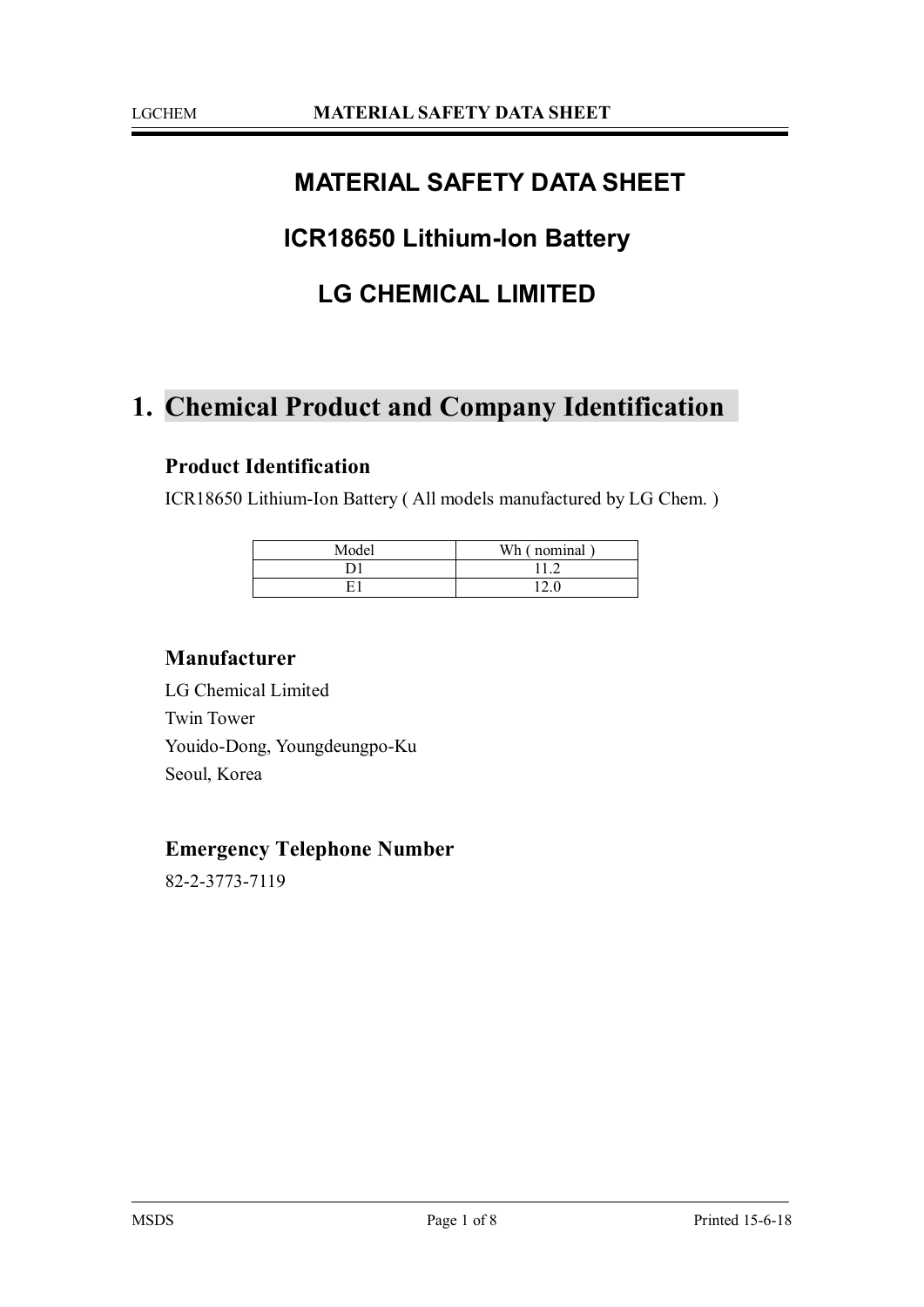# **2. Composition Information**

| <b>Hazardous Ingredients</b>                | $\frac{6}{6}$ | <b>CAS Number</b> |
|---------------------------------------------|---------------|-------------------|
| Cobalt compound                             | $4 - 50$      | 1307-96-6         |
| Styrene-Butadiene-Rubber                    | $\leq$ 1      | 27288-99-9        |
| Polyvinylidene Fluoride (PVDF)              | $\leq$ 5      | 24937-79-9        |
| Aluminum Foil                               | $2 - 10$      | 7429-90-5         |
| Copper Foil                                 | $2 - 10$      | 7440-50-8         |
| Carbon                                      | $10 - 30$     | 7440-44-0         |
| Electrolyte (Ethylene carbonate)            | $10-20$       | $96-49-1$         |
| Lithium hexafluorophosphate                 | $<$ 5         | 21324-40-3        |
| Stainless steel, Nickel and inert materials | Remainder     | N/A               |

### **Emergency Overview**

May explode in a fire, which could release hydrogen fluoride gas. Use extinguishing media suitable for materials burning in fire.

## **3. Hazards Identification**

#### **Primary routes of entry**

| Skin contact    | NO             |
|-----------------|----------------|
| Skin absorption | N <sub>O</sub> |
| Eye contact     | N <sub>O</sub> |
| Inhalation      | N <sub>O</sub> |
| Ingestion       | NO             |

### **Symptoms of exposure**

Skin contact No effect under routine handling and use.

Skin absorption No effect under routine handling and use.

#### Eye contact

No effect under routine handling and use.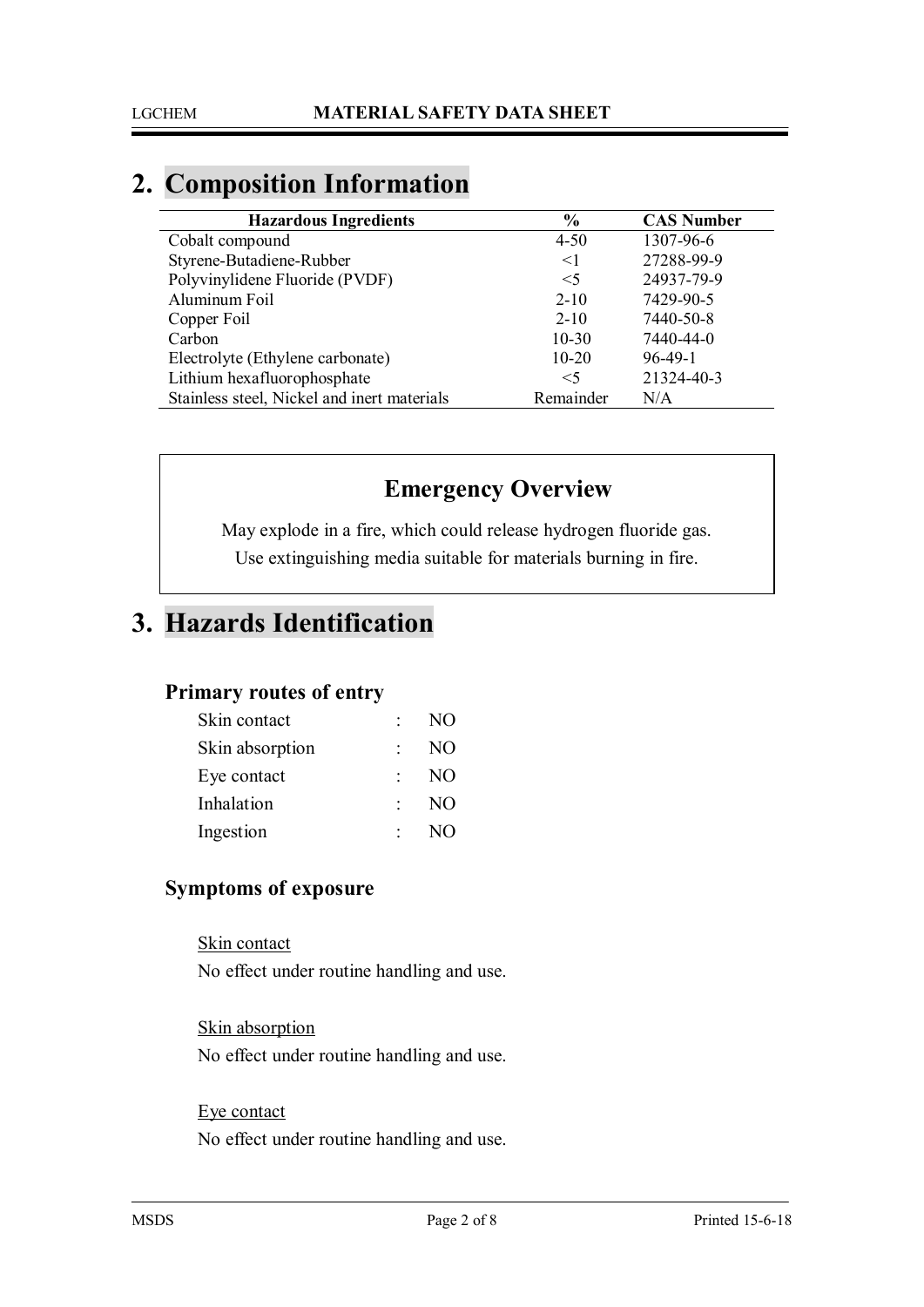Inhalation No effect under routine handling and use.

Reported as carcinogen Not applicable

### **4. First Aid Measures**

**Inhalation** Not a health hazard.

### **Eye contact**

Not a health hazard.

### **Skin contact**

Not a health hazard.

#### **Ingestion**

If swallowed, obtain medical attention immediately.

### **IF EXPOSURE TO INTERNAL MATERIALS WITHIN CELL DUE TO DAMAGED OUTER CASING, THE FOLLOWING ACTIONS ARE RECOMMENDED ;**

#### **Inhalation**

Leave area immediately and seek medical attention.

#### **Eye contact**

Rinse eyes with water for 15 minutes and seek medical attention.

#### **Skin contact**

Wash area thoroughly with soap and water and seek medical attention.

#### **Ingestion**

Drink milk/water and induce vomiting; seek medical attention.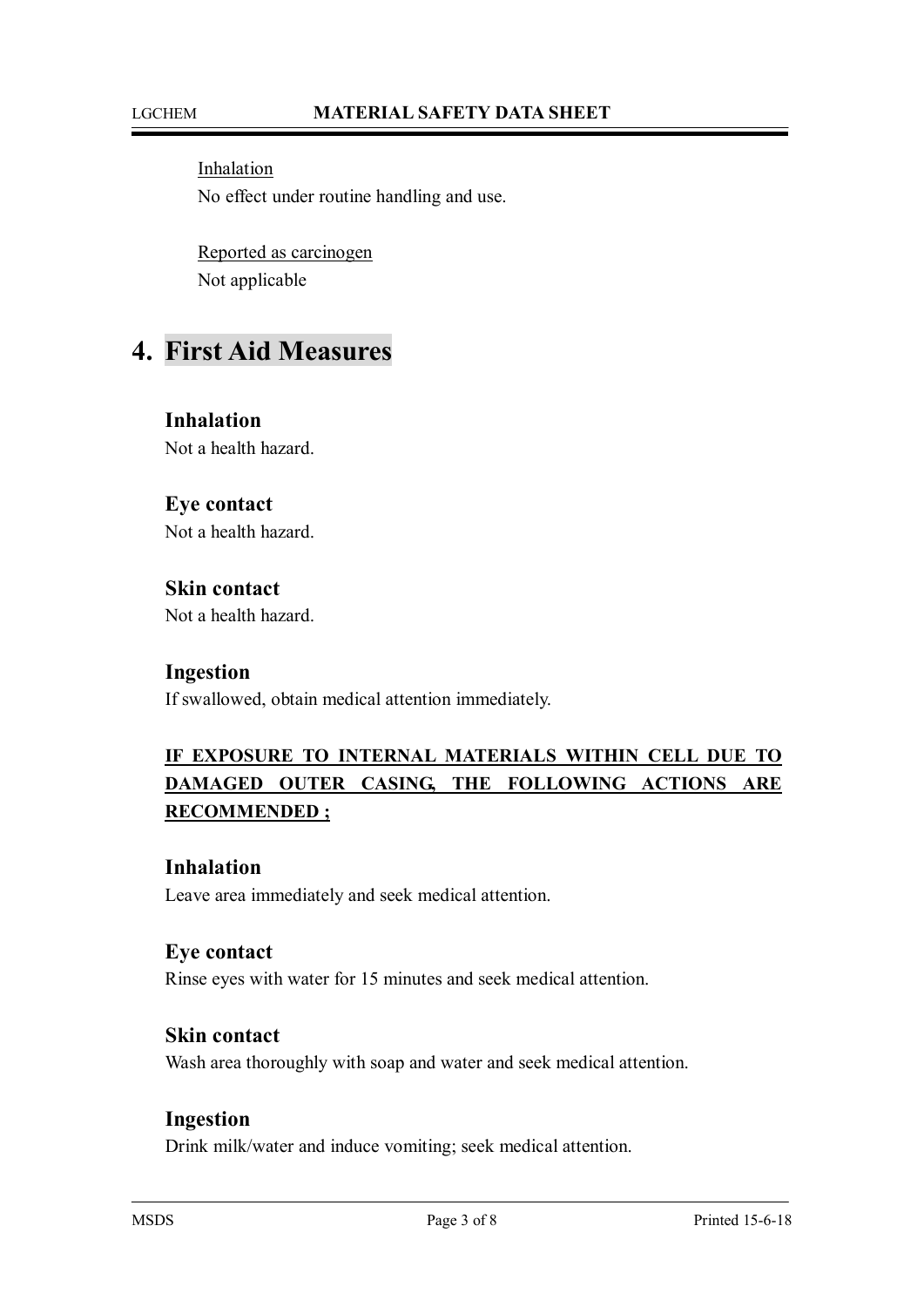## **5. Fire Fighting Measures**

#### **General Hazard**

Cell is not flammable but internal organic material will burn if the cell is incinerated. Combustion products include, but are not limited to hydrogen fluoride, carbon monoxide and carbon dioxide.

#### **Extinguishing Media**

Use extinguishing media suitable for the materials that are burning.

#### **Special Firefighting Instructions**

If possible, remove cell(s) from fire fighting area. If heated above  $125^{\circ}$ C, cell(s) may explode/vent.

#### **Firefighting Equipment**

Use NIOSH/MSHA approved full-face self-contained breathing apparatus (SCBA) with full protective gear.

## **6. Accidental Release Measures**

#### **On Land**

Place material into suitable containers and call local fire/police department.

#### **In Water**

If possible, remove from water and call local fire/police department.

## **7. Handling and Storage**

#### **Handling**

No special protective clothing required for handling individual cells.

#### **Storage**

Store in a cool, dry place.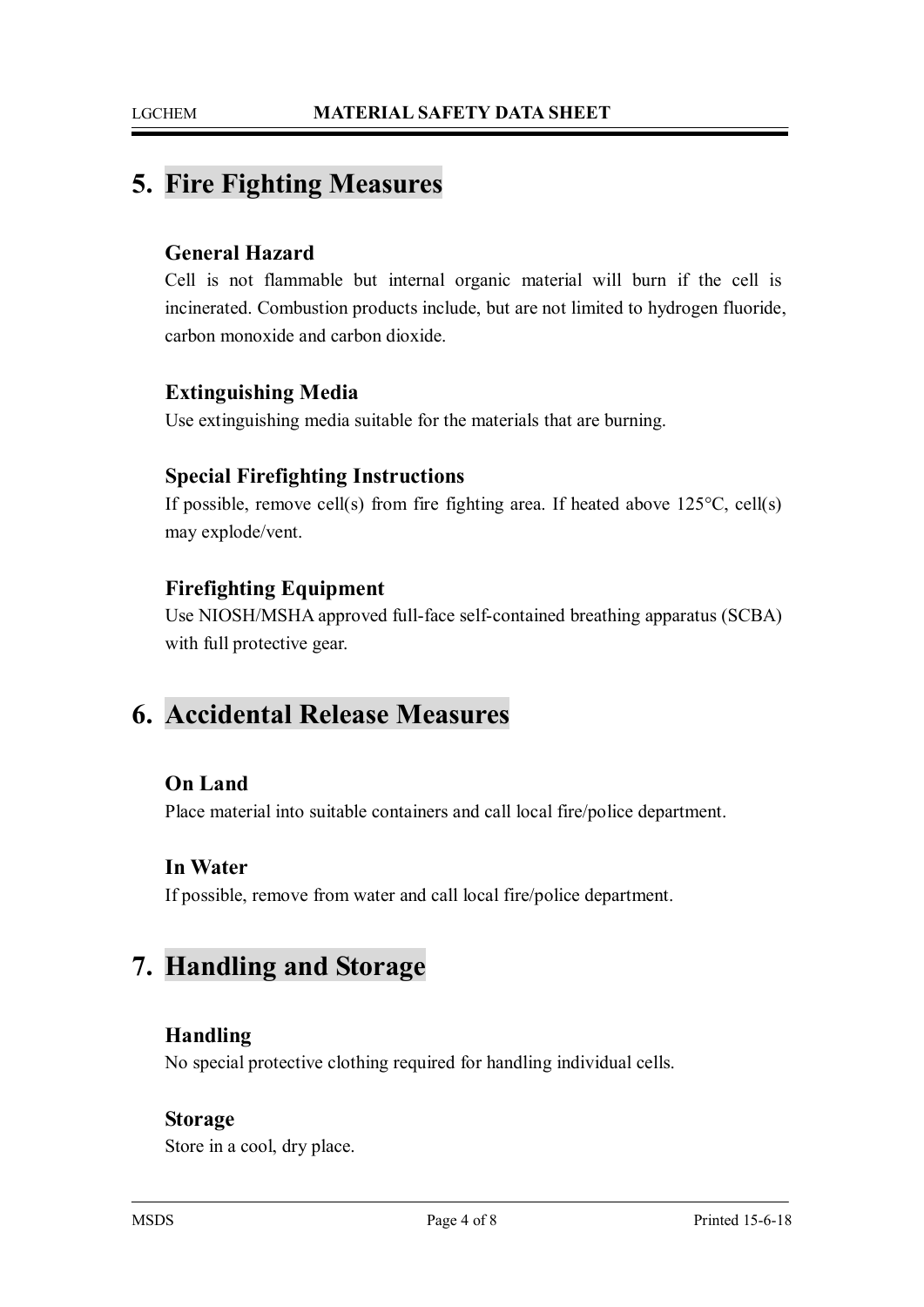## **8. Exposure Controls / Personal Protection**

#### **Engineering controls**

Keep away from heat and open flame. Store in a cool dry place.

### **Personal Protection**

**Respirator** Not required during normal operations. SCBA required in the event of a fire.

Eye/face protection Not required beyond safety practices of employer.

**Gloves** Not required for handling of cells.

Foot protection Steel toed shoes recommended for large container handling.

# **9. Physical and Chemical Properties**

| <b>State</b>        | Solid     |
|---------------------|-----------|
| Odor                | N/A       |
| PH                  | N/A       |
| Vapor pressure      | N/A       |
| Vapor density       | N/A       |
| Boiling point       | N/A       |
| Solubility in water | Insoluble |
| Specific gravity    | N/A       |
| Density             | N/A       |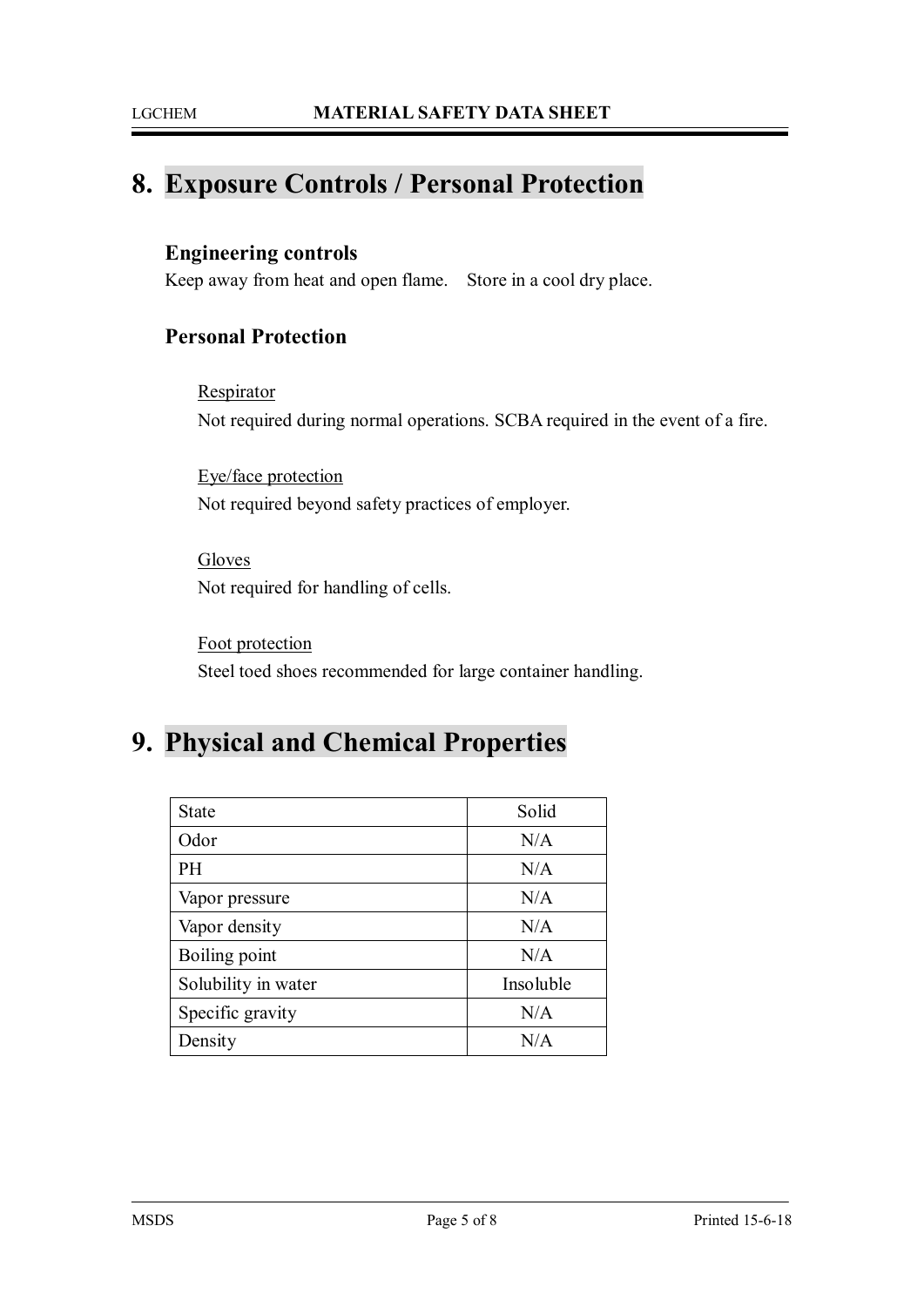# **10. Stability and Reactivity**

#### **Reactivity**

None

#### **Incompatibilities**

None during normal operation. Avoid exposure to heat, open flame, and corrosives.

#### **Hazardous Decomposition Products**

None during normal operating conditions. If cells are opened, hydrogen fluoride and carbon monoxide may be released.

### **Conditions To Avoid**

Avoid exposure to heat and open flame. Do not puncture, crush or incinerate.

# **11. Toxicological Information**

This product does not elicit toxicological properties during routine handling and use.

| Sensitization | Teratogenicity | Reproductive<br>toxicity | Acute toxicity |
|---------------|----------------|--------------------------|----------------|
| NN            | NС             |                          |                |

If the cells are opened through misuse or damage, discard immediately. Internal components of cell are irritants and sensitizers.

# **12. Ecological Information**

Some materials within the cell are bioaccumulative. Under normal conditions, these materials are contained and pose no risk to persons or the surrounding environment.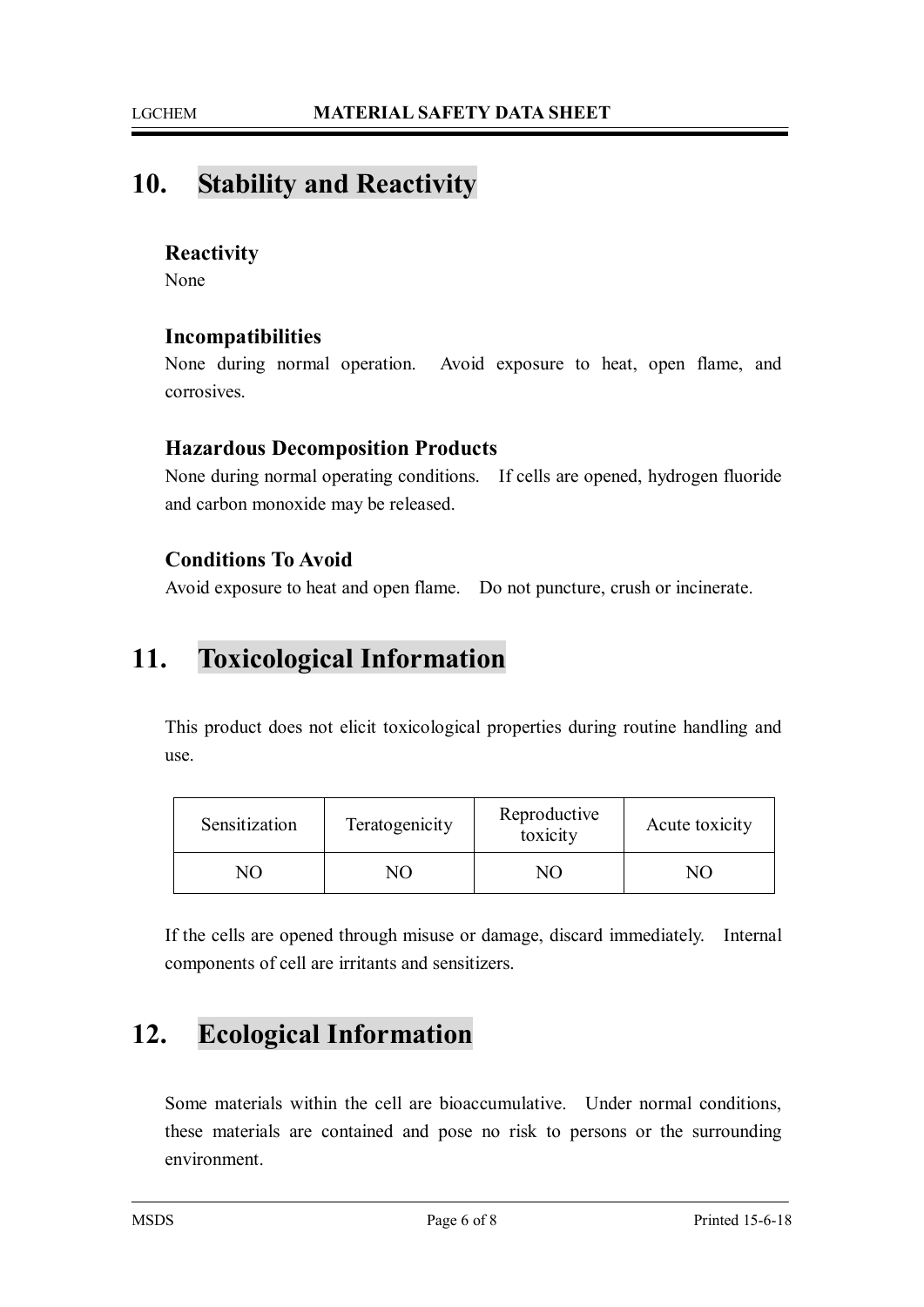#### LGCHEM **MATERIAL SAFETY DATA SHEET**

## **13. Disposal Considerations**

California regulated debris

RCRA Waste Code : Non-regulated

Dispose of according to all federal, state, and local regulations.

## **14. Transport Information**

Lithium Ion batteries are considered to be "Rechargeable batteries" and meet the requirements of transportation by the U.S. Department of Transportation(DOT), the International Civil Aviation Administration(ICAO), the International Maritime Dangerous Goods (IMDG) Code.

Even classified as lithium ion batteries (UN3480), 2015 IATA Dangerous Goods Regulations 55th edition Packing Instruction 965 Section IB or II is applied.

The general and additional requirements apply to all lithium ion cells and batteries prepared for transport according to this packing instruction:

1) Section IB applies to lithium ion cells with a Watt-hour rating not exceeding 20 Wh and lithium ion batteries with a Watt-hour rating not exceeding 100 Wh packed in quantities that exceed the allowance permitted in Section IB, Table 965- IB; and

|                                 |       | <b>TABLE 965-IB</b>                            |                                                 |
|---------------------------------|-------|------------------------------------------------|-------------------------------------------------|
|                                 |       | Net quantity per package<br>Passenger aircraft | Net quantity per package<br>Cargo Aircraft Only |
| Lithium ion cells and batteries |       | 10 kg                                          | 10 kg                                           |
| <b>OUTER PACKAGINGS</b>         |       |                                                |                                                 |
| Type                            | Drums | erricans                                       | Boxes                                           |

2) Section II applies to lithium ion cells with a Watt-hour rating not exceeding 20 Wh and lithium ion batteries with a Watt-hour rating not exceeding 100 Wh packed in quantities not exceeding the allowance permitted in Section II, Table 965-II.